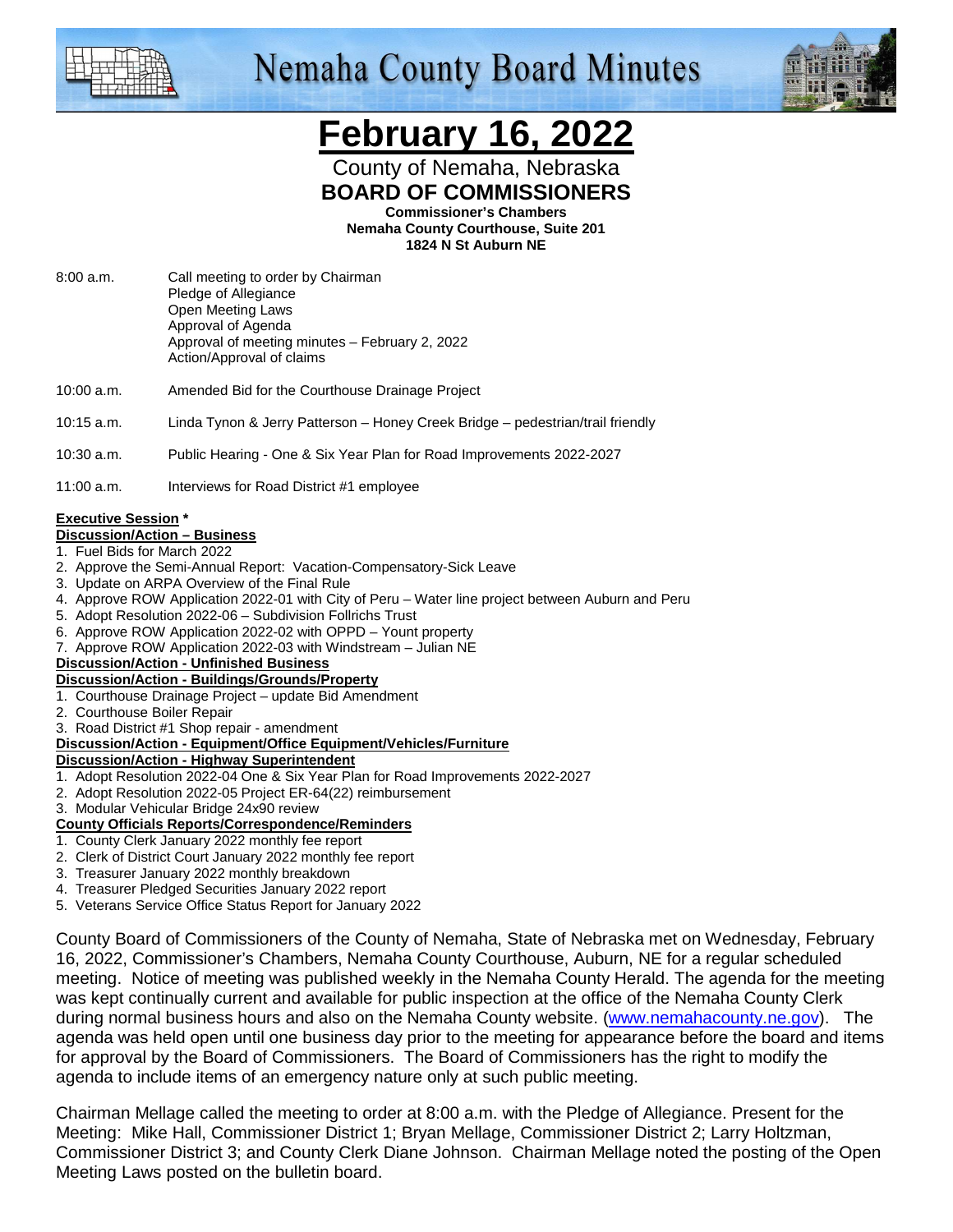



**Approval of Agenda** – Motion by Hall, seconded by Holtzman to approve the agenda as presented. Roll call vote: Hall, aye; Mellage, aye; Holtzman, aye.

**Approval of Minutes** – Motion by Holtzman, seconded by Hall to approve the February 2, 2022 minutes as presented with no corrections. Roll call vote: Mellage, aye; Holtzman, aye; Hall, aye.

**Claims** – Motion by Hall, seconded by Mellage to approve the accounts payable claims as presented by the County Clerk and authorized for payment by the Board of Commissioners. Roll call vote: Holtzman, absent; Mellage, aye; Hall, aye.

**Visitors:** Blane & Emily Anthony spoke to the commissioners pertaining to a culvert on Road 738. Otoe County is replacing the culvert on 738 Road, which is the county line. Nemaha County grant permission to Otoe County to replace the culvert for Blane & Emily Anthony.

10:00 a.m. Amended Bid for the Courthouse Drainage Project – Public notice for opening sealed bids on October 27, 2021 for Courthouse Foundation Restoration/Drainage Project, was published in the Nemaha County Herald on September 23<sup>rd</sup> & 30<sup>th</sup> 2021 and October  $7<sup>th</sup>$  &  $14<sup>th</sup>$ , 2021. No sealed bids were received or opened on October 27, 2021, so no action was taken. A sealed bid was received from AHRS Construction Inc, was opened. The base bid is \$367,600.00 and an alternate A-1: add to the base bid, cost associated with additional steel grate and support in the perimeter gutter system required to extend the grate for the entire perimeter of the courthouse for \$78,375.00. Total of \$445,975.00. Motion by Holtzman, seconded by Hall to accept the sealed bid was received from AHRS Construction Inc, which is base bid is \$367,600.00 and an alternate A-1: add to the base bid, cost associated with additional steel grate and support in the perimeter gutter system required to extend the grate for the entire perimeter of the courthouse for \$78,375.00. Total of \$445,975.00. Roll call vote: Hall, aye; Mellage, aye; Holtzman, aye.

10:15 a.m. Linda Tynon & Jerry Patterson – Honey Creek Bridge – pedestrian/trail friendly

10:30 a.m. Commissioner Larry Holtzman left the meeting

10:30 a.m. Public Hearing - One & Six Year Plan for Road Improvements 2022-2027 Chairman Mellage opened the public hearing for Adoption of the 2022-2027 One & Six Year Plan for Road Improvement Program at 10:30 a.m. Mike Weiss was present for the public hearing. Chairman Mellage closed the public hearing at 10:40 a.m. Motion by Hall, seconded by Mellage to adopt Resolution #2024-04 which is for 2022-2027 One & Six Year Plan for Road Improvement Program. Discussion none. Roll call vote: Mellage, aye; Hall, aye; Holtzman, absent.

11:00 a.m. Interviews for Road District #1 employee – none

#### **Executive Session \***

#### **Discussion/Action – Business**

1. Fuel Bids for March 2022 The following fuel bids for March, 2022 were received: Farmers Coop (Auburn) #1 Diesel \$3.53, #2 Diesel \$3.28, Regular with ethanol \$3.02; Frontier Cooperative #1 Diesel \$3.53, #2 Diesel \$3.34, Regular with ethanol \$3.23; Sapp Brothers #1 Diesel \$3.464, #2 Diesel \$3.264, Regular with ethanol \$2.964. Motion by Hall seconded by Holtzman to accept the fuel bid for March 2022 from Sapp Brothers #1 Diesel \$3.464, #2 Diesel \$3.264, Regular with ethanol \$2.964. Roll call vote: Mellage, aye; Holtzman, aye; Hall, aye.

2. Approve the Semi-Annual Report: Vacation-Compensatory-Sick Leave – Motion by Mellage, seconded by Holtzman to approve the Semi-Annual Report on the Vacation, Compensatory, and Sick Leave owed to Nemaha County employees as of February 1, 2022. Roll call vote: Hall, aye; Mellage, aye; Holtzman, aye.

3. American Rescue Plan Act Overview of the Final Rule from the Federal Government. The County will compile a list of capital outlay projects that will benefit Nemaha County.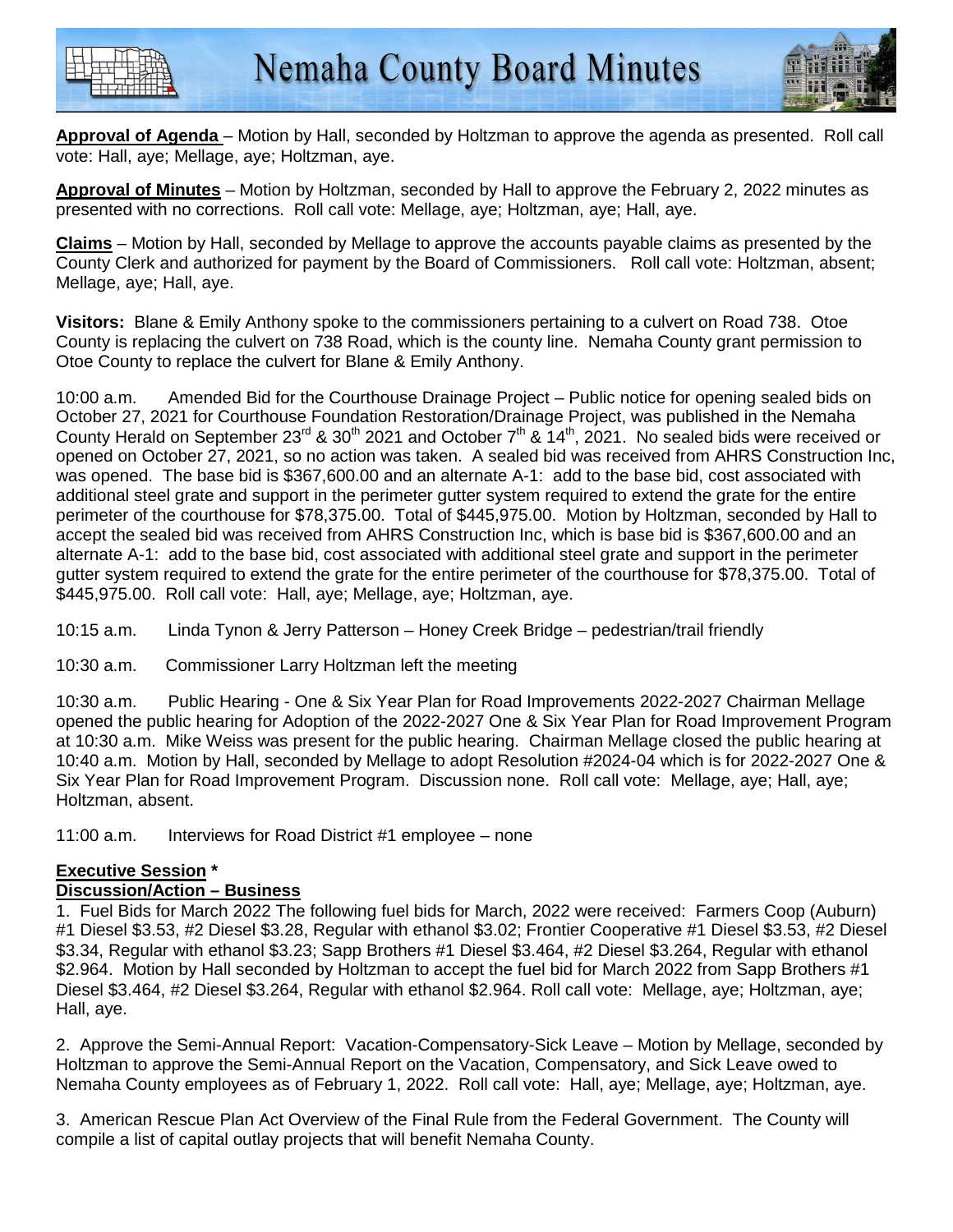



4. Approve ROW Application #2022-01 with City of Peru – Motion by Mellage, second by Hall to approve the Right of Way Application #2022-01 with City of Peru for the water supply line located between the City of Auburn and City of Peru. Roll call vote:

5. Adopt Resolution #2022-06 – Subdivision Follrichs Trust – Motion by Holtzman, seconded by Hall to adopt Resolution #2022-06 which is a Subdivision of a tract of land proposed by the Follrichs Revocable Living Trust. Roll call vote: Holtzman, aye; Hall, aye; Mellage, aye.

6. Approve ROW Application #2022-02 with OPPD – Yount property – Motion by Hall, seconded by Holtzman to approve the Right of Way Application #2022-02 with OPPD for Yount property. Roll call vote: Hall, aye; Mellage, aye; Holtzman, aye.

7. Approve ROW Application #2022-03 with Windstream – Julian NE – Motion by Mellage, seconded by Hall to approve the Right of Way Application #2022-03 with Windstream located by Julian NE. Roll call vote:

#### **Discussion/Action - Unfinished Business Discussion/Action - Buildings/Grounds/Property**

- 1. Courthouse Drainage Project update Bid Amendment
- 2. Courthouse Boiler Repair
- 3. Road District #1 Shop repair amendment

### **Discussion/Action - Equipment/Office Equipment/Vehicles/Furniture**

#### **Discussion/Action - Highway Superintendent**

1. Adopt Resolution #2022-04 One & Six Year Plan for Road Improvements 2022-2027

2. Adopt Resolution #2022-05 Project ER-64(22) reimbursement – Motion by Mellage, seconded by Hall to adopt Resolution #2022-05 Federal reimbursement of \$5,783.30 for Project ER-64(22) part of the Flooding damage in 2019. Roll call vote: Mellage, aye; Hall, aye; Holtzman, absent.

3. Modular Vehicular Bridge 24x90 review

#### **County Officials Reports/Correspondence/Reminders**

- 1. County Clerk January 2022 monthly fee report
- 2. Clerk of District Court January 2022 monthly fee report
- 3. Treasurer January 2022 monthly breakdown
- 4. Treasurer Pledged Securities January 2022 report
- 5. Veterans Service Office Status Report for January 2022

The following claims were approved for payment by the Board of Commissioners and authorized the County Clerk for payment:

| General                   |             |
|---------------------------|-------------|
| Salaries                  | \$64,120.39 |
| <b>AFLAC</b>              | 1837.76     |
| Airespring                | 386.01      |
| <b>Applied Connective</b> | 37.50       |
| Auburn Auto               | 205.00      |
| Aub Design Shop           | 27.00       |
| Aub Newspaper             | 193.05      |
| Aub Towing                | 521.00      |
| <b>Auto Parts NC</b>      | 100.86      |
| <b>Black Hills Energy</b> | 911.38      |
| <b>BC/BS</b>              | 31,308.00   |
| <b>BPW</b>                | 4,926.79    |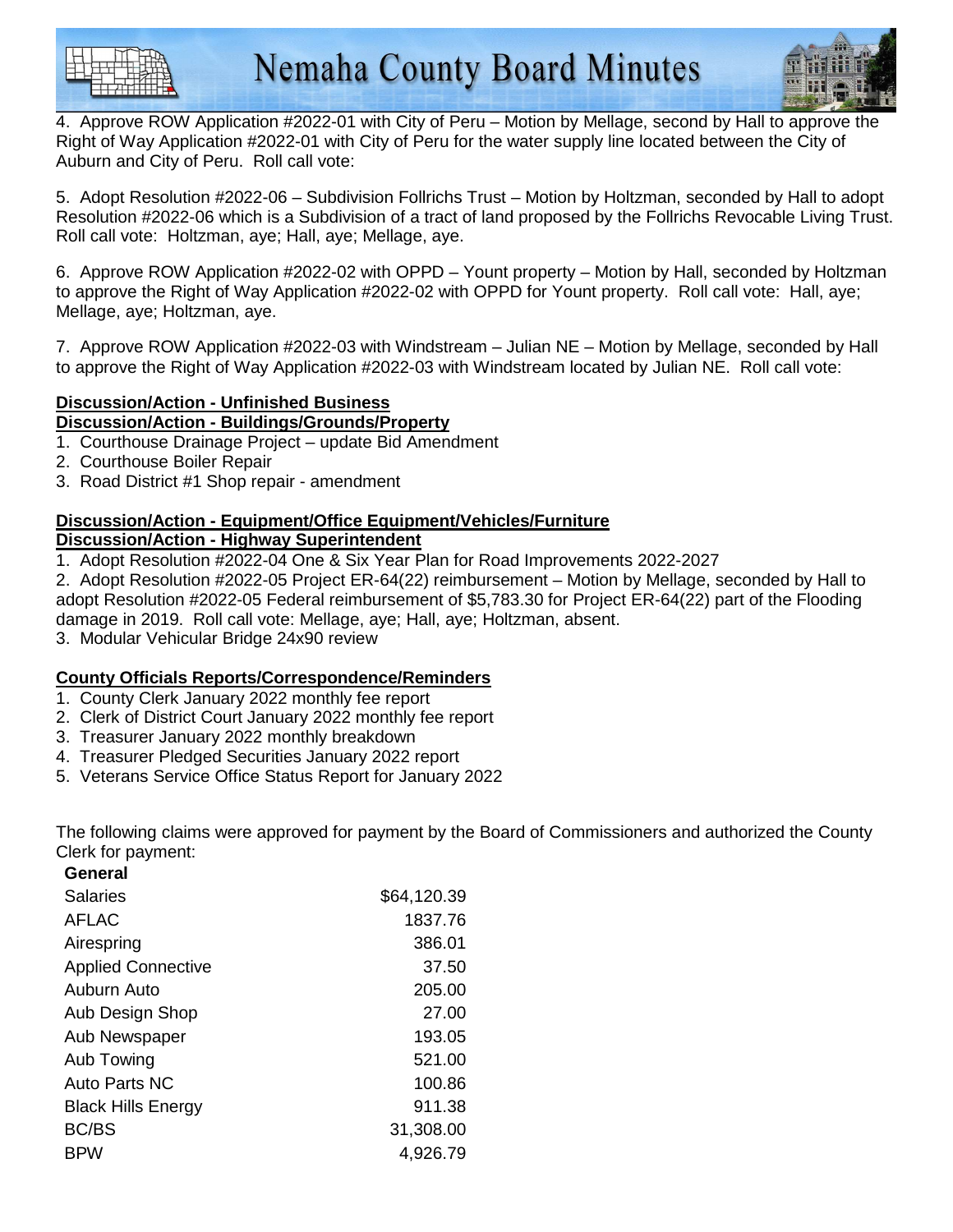

# Nemaha County Board Minutes



| Bogdanoff, Micah             | 25.00      |
|------------------------------|------------|
| Bohling, Gailen              | 88.00      |
| Castaneda, Mandy             | 366.00     |
| Cody's U-Save                | 148.56     |
| <b>Collection Assoc</b>      | 128.24     |
| <b>Consolidated Mgmt</b>     | 38.04      |
| <b>DAS Acct</b>              | 389.88     |
| <b>First Concord</b>         | 340.96     |
| <b>First Concord</b>         | 252.00     |
| <b>Frontier Co-op</b>        | 4,667.99   |
| Gering, Carol                | 25.00      |
| <b>Glenn's Corner Market</b> | 64.23      |
| <b>Great West Life</b>       | 50.00      |
| <b>Handley Law</b>           | 1,647.00   |
| <b>Interstate Battery</b>    | 643.14     |
| <b>Ivy Funds</b>             | 25.00      |
| <b>Jury Fees</b>             | 2,478.11   |
| Kollasch Law                 | 4,400.00   |
| <b>Lancaster Co Sheriff</b>  | 41.54      |
| Legalshield                  | 38.90      |
| <b>Liberty National</b>      | 367.55     |
| Longs Creek                  | 1,643.00   |
| Mace, Eugene                 | 83.07      |
| Microfilm                    | 130.00     |
| <b>MARC</b>                  | 312.63     |
| <b>MIPS</b>                  | 102.90     |
| <b>NACO</b>                  | 140.00     |
| <b>NACVSO</b>                | 50.00      |
| NE Assoc of Co Treasurers    | 230.00     |
| NE HHS                       | 186.00     |
| <b>NLETC</b>                 | 19.25      |
| <b>NE Notary Assn</b>        | 156.18     |
| <b>NE Secretary of State</b> | 19.25      |
| Nebraska.gov                 | 153.50     |
| Nem Co Clerk of Dist Court   | 213.00     |
| <b>Nem Co Court Justice</b>  | 248.00     |
| Nem Co Petty Cash            | 60.00      |
| Nem Co Sheriff               | 388.65     |
| Nem Co Tax Acct Ret          | 10,475.26  |
| Nem Co Tax Acct SS/FWH       | 20,648.87  |
| Nem Co Tax Acct Nationwide   | 75.00      |
| Nem Co Tax Acct NWH          | 6,057.48   |
| Nem Co Tax Acct Quadient     | 1,519.75   |
| <b>Nem Co Treasurer</b>      | 200,000.00 |
| <b>New York Life</b>         | 117.00     |
| Paper Tiger                  | 135.00     |
|                              |            |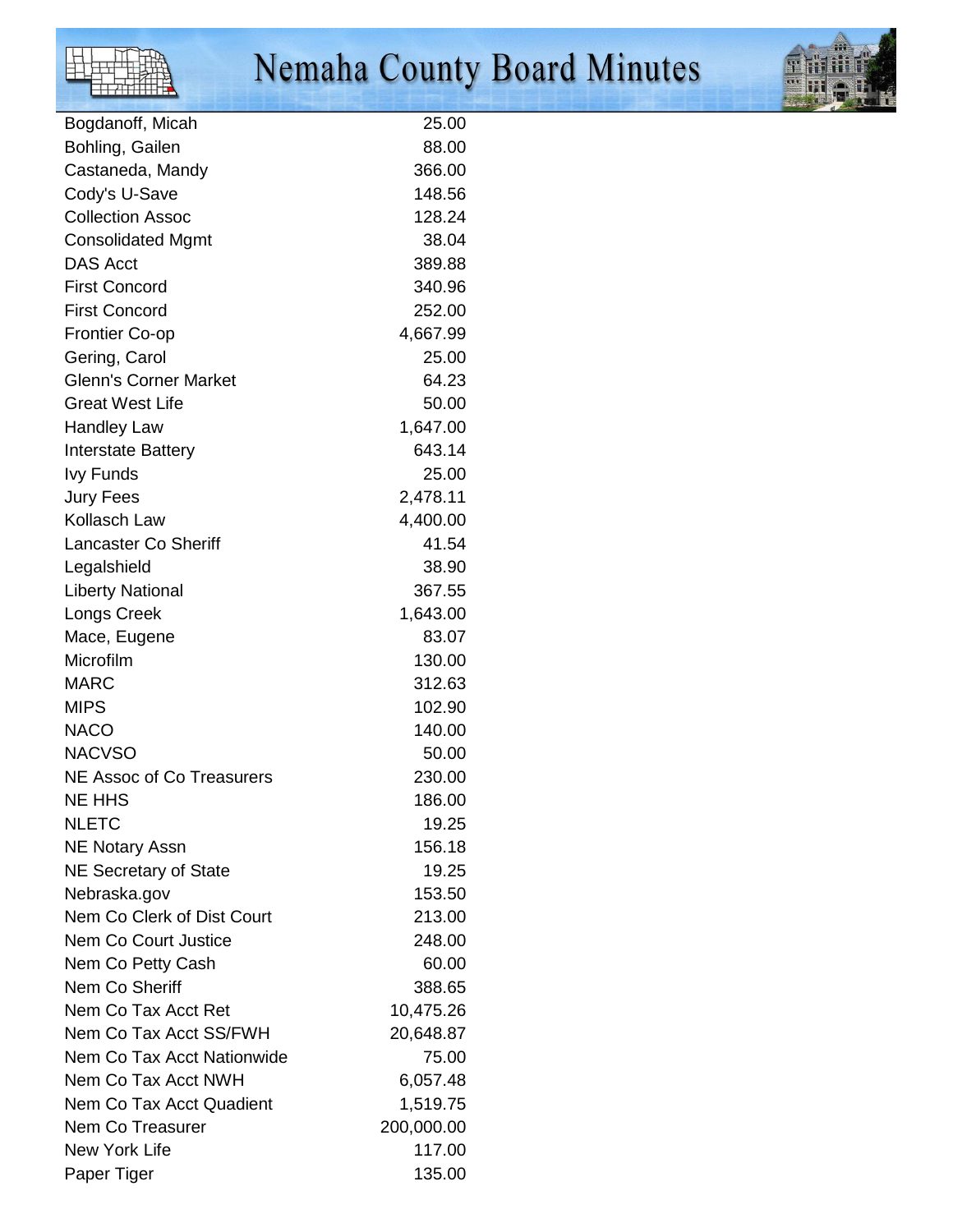

# Nemaha County Board Minutes



| Petersen Auto Repair          | 2,598.27  |
|-------------------------------|-----------|
| Quill                         | 1,029.65  |
| Region V Systems              | 1,284.00  |
| <b>RVS Auburn</b>             | 99.23     |
| Sunmart                       | 202.81    |
| <b>Thomson Reuters</b>        | 243.98    |
| <b>Triple M Construction</b>  | 2,500.00  |
| <b>UNL</b>                    | 6,245.29  |
| <b>VSP Vision</b>             | 200.60    |
| <b>Washington National</b>    | 191.70    |
| <b>Wilson Electric</b>        | 338.00    |
| Windstream                    | 1,223.22  |
| Road                          |           |
| <b>Salaries</b>               | 15,370.48 |
| <b>AFLAC</b>                  | 396.42    |
| Aub Auto                      | 4,230.10  |
| <b>Auto Parts NC</b>          |           |
|                               | 978.23    |
| Barco                         | 4,372.23  |
| <b>Beards Salvage</b>         | 74.00     |
| <b>Black Hills Energy</b>     | 105.55    |
| <b>BC/BS</b>                  | 11,619.40 |
| <b>BPW</b>                    | 1,186.76  |
| Bohling, Harlan               | 157.29    |
| Eggers Bros.                  | 53.77     |
| Farmer's Co-op                | 18.99     |
| <b>Frontier Co-op</b>         | 9,976.36  |
| Hall, Mike                    | 235.38    |
| <b>Johnson Quik Stop</b>      | 43.37     |
| Legalshield                   | 71.80     |
| Marion, Ryan                  | 150.00    |
| <b>Martin Marietta</b>        | 35,554.32 |
| <b>Medical Enterprises</b>    | 35.00     |
| <b>NE Child Support</b>       | 390.50    |
| NE Public Empl 251            | 400.00    |
| Nem Co Tax, ret               | 2,394.49  |
| Nem Co Tax, ss, fwh           | 4,398.27  |
| Nem Co Tax, NWH               | 1,311.24  |
| <b>New York Life</b>          | 88.00     |
| <b>NMC</b>                    | 2,004.02  |
| <b>RDO</b>                    | 2,894.88  |
| Village of Johnson            | 42.90     |
| <b>VSP Vision</b>             | 74.77     |
| Westover                      | 14,035.32 |
| Windstream                    | 541.08    |
| <b>Zac Vice Construction</b>  | 1,308.00  |
| 911 Emergency Management Fund |           |
|                               |           |